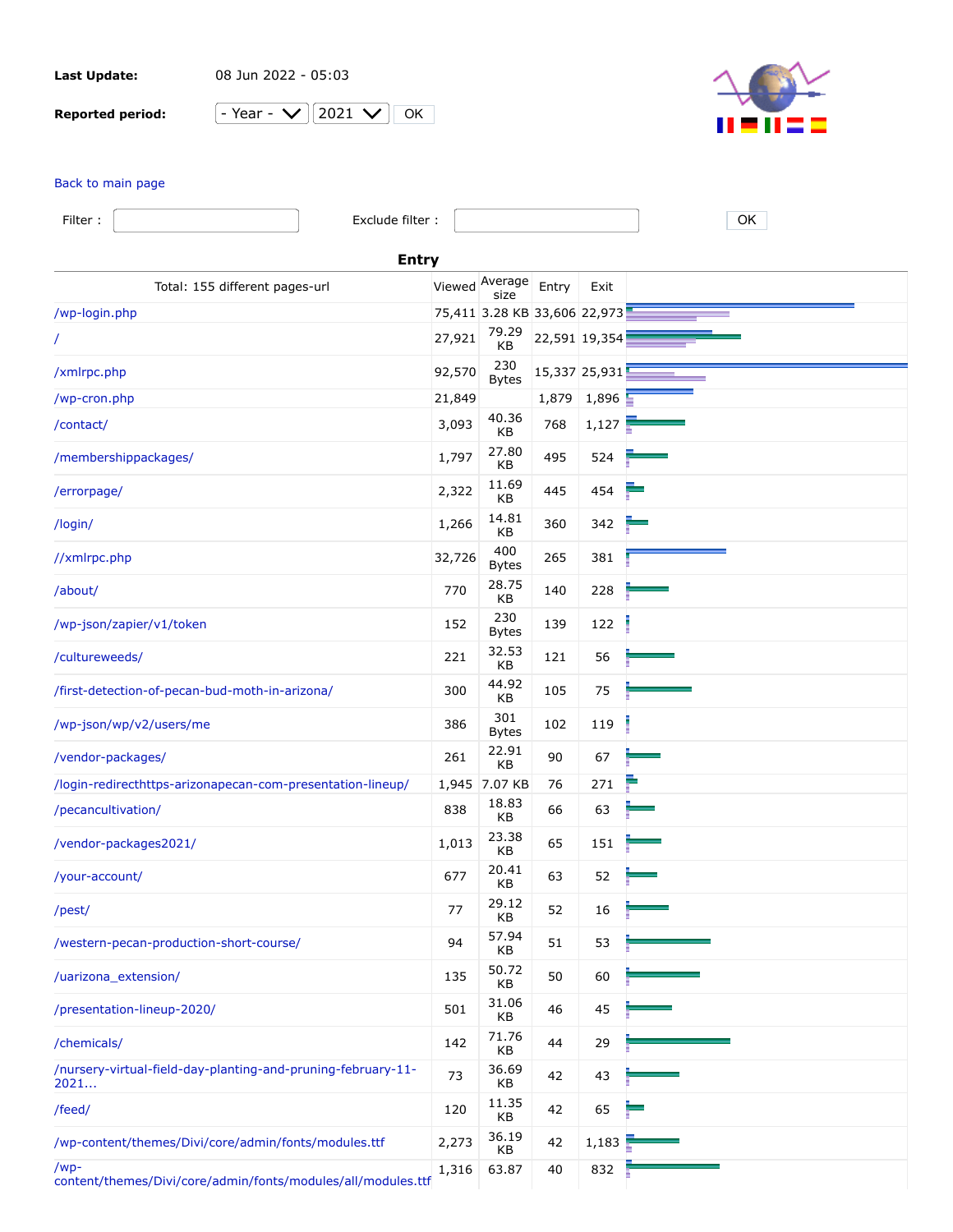|                                                                      |       | KB                  |                |     |  |
|----------------------------------------------------------------------|-------|---------------------|----------------|-----|--|
| /register/your-membership/                                           |       | 1,319 6.74 KB       | 39             | 38  |  |
| /author/admin/                                                       | 450   | 16.16<br>KB         | 39             | 319 |  |
| /wp-sitemap.xml                                                      | 51    | 295<br><b>Bytes</b> | 39             | 32  |  |
| /texas-pecan-growers-marketing-webinar-other-ways-to-<br>participate | 163   | 37.41<br>KB         | 39             | 36  |  |
| /sponsor-packages/                                                   | 534   | 35.28<br>КB         | 36             | 48  |  |
| /laboratories/                                                       | 129   | 103.72<br>КB        | 36             | 35  |  |
| /wp-admin/admin-ajax.php                                             |       | 25,702 2.14 KB      | 36             | 89  |  |
| /presentation-lineup/                                                | 277   | 13.99<br>KB         | 35             | 19  |  |
| /login-redirecthttps-arizonapecan-com-reset-password/                | 212   | 8.35 KB             | 33             | 12  |  |
| /wp-load.php                                                         | 28    | 40.35               | 26             | 27  |  |
| /soil-nutrition/                                                     | 85    | KB                  | 26             | 26  |  |
| /author/jdsherman/                                                   | 84    | 9.63 KB<br>39.84    | 21             | 21  |  |
| /pecanfarmingequipment/                                              | 60    | KB                  | 21             | 10  |  |
| /category/update-public/                                             | 62    | 9.69 KB             | 21             | 21  |  |
| /register/                                                           | 107   | 55.21<br>КB         | 20             | 20  |  |
| /cross-pollination-optimal-pollination/                              | 79    | 43.26<br>KB         | 18             | 18  |  |
| /reset-password/                                                     | 169   | 17.67<br>KB         | 17             | 6   |  |
| /wp-config.php                                                       | 21    |                     | 16             | 14  |  |
| /diseasepests/                                                       | 43    | 35.20<br>KB         | 16             | 9   |  |
| //wp-includes/wlwmanifest.xml                                        | 131   | 1.02 KB             | 16             | 4   |  |
| /groupdashboard/                                                     | 194   | 18.90<br>KВ         | 16             | 17  |  |
| /by_laws/                                                            | 201   | 35.56<br>KB         | 16             | 15  |  |
| /feed/atom/                                                          | 30    | 34.39<br>KB         | 15             | 15  |  |
| /reports/                                                            | 119   | 32.58<br>KB         | 14             | 23  |  |
| /irrigation/                                                         | 62    | 27.47<br>KB         | 14             | 20  |  |
| /index.php                                                           | 15    | 9.85 KB             | 14             | 14  |  |
| /wp-content/                                                         | 55    |                     | 12             | 55  |  |
| /the-oklahoma-annual-convention-trade-show/                          | 84    | 55.36<br>KВ         | 12             | 14  |  |
| /wp-json/oembed/1.0/embed                                            | 1,876 | 1.22 KB             | 11             | 67  |  |
| /uofa_extensions/                                                    | 82    | 38.95<br>KB         | 11             | 13  |  |
| /western-pecan-growers-association-3rd-webinar-orchard-<br>weed-mana | 52    | 59.16<br>KB         | 10             | 9   |  |
| /newsletter/                                                         | 115   | 19.72<br>KB         | 10             | 8   |  |
| /apga-membership/                                                    | 220   | 24.68<br>KB         | 9              | 28  |  |
| /member-perks-non-grower/                                            | 133   | 19.47<br>KB         | 9              | 23  |  |
| /comments/feed/                                                      | 715   | 1.18 KB             | 9              | 24  |  |
| /nmsu-leyendecker-2021-field-day/                                    | 37    | 51.36<br>KB         | 8              | 7   |  |
| /sponsor-5-star/                                                     | 61    | 23.99<br>KB         | 8              | 8   |  |
| /nurseries/                                                          | 69    | 26.67<br>KB         | 8              | 40  |  |
| /sponsor-2-star/                                                     | 69    | 21.09<br>KB         | $\overline{7}$ | 7   |  |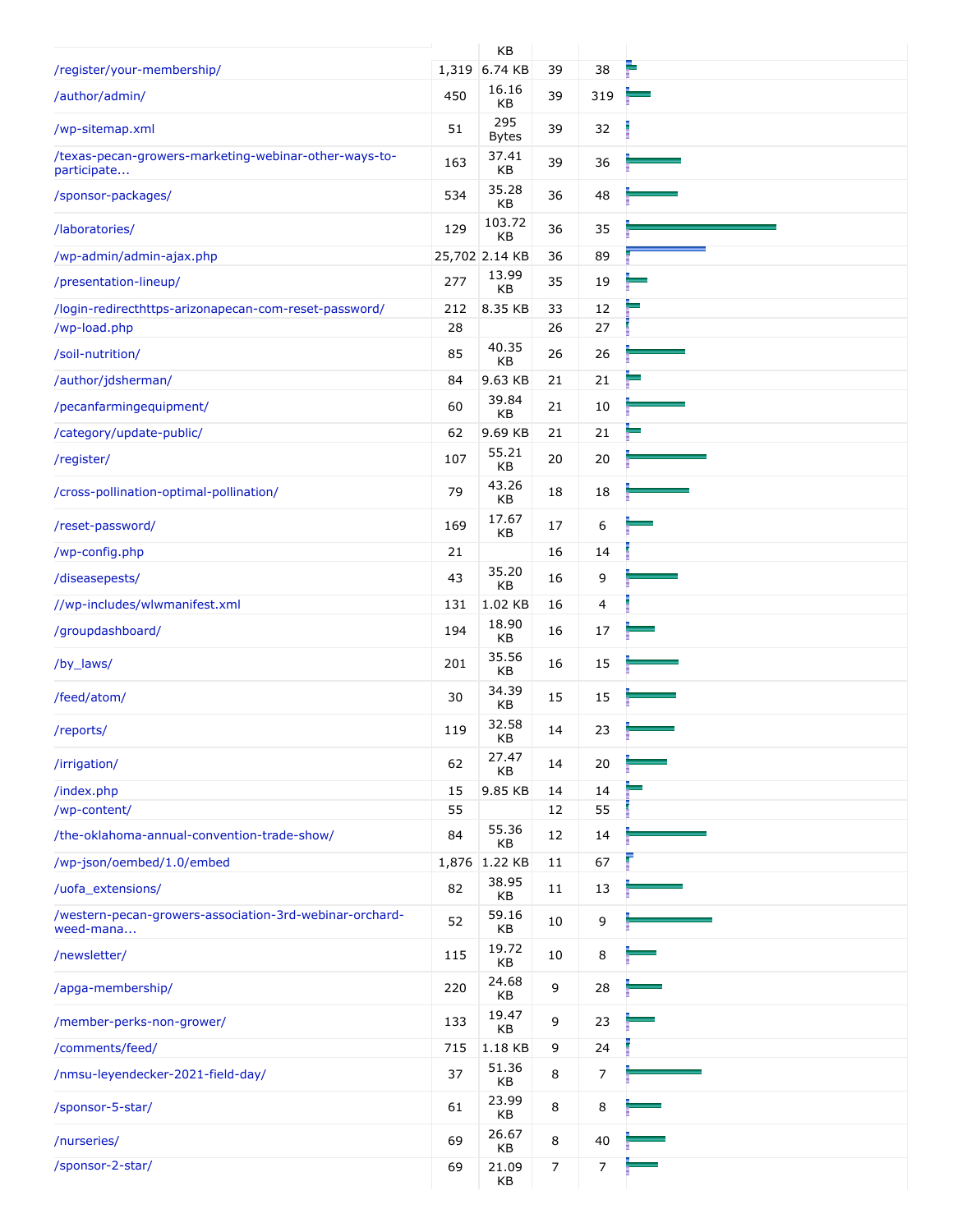| /sponsor-3-star/                                                     | 62             | 23.52<br>KB         | $\overline{7}$ | 4              |   |
|----------------------------------------------------------------------|----------------|---------------------|----------------|----------------|---|
| /wp-admin/install.php                                                | 8              | 739<br><b>Bytes</b> | 7              | 7              |   |
| /profile/                                                            | 19             | 14.00<br>KB         | $\overline{7}$ | 5              |   |
| /member-perks-over-500-acres/                                        | 87             | 21.25<br>KB         | 6              | 12             |   |
| /wp-content/index.php                                                | 6              |                     | 6              | 6              |   |
| /member-perks-out-of-state-grower/                                   | 81             | 22.21<br>KB         | 6              | 7              |   |
| /wp-json/wp/v2/users/                                                | 288            | 417<br><b>Bytes</b> | 5              | 15             |   |
| /sponsor1star/                                                       | 63             | 23.68<br>KB         | 5              | 6              |   |
| /member-perks-201-500-acres/                                         | 78             | 23.10<br>KB         | 5              | 5              |   |
| /sponsor-4-star/                                                     | 57             | 22.94<br>KB         | 5              | 3              |   |
| /wp-json/wp/v2/users/3                                               | 12             | 350<br><b>Bytes</b> | 5              | 12             |   |
| /wp-json/                                                            | 232            | 11.65<br>KB         | 5              | 4              |   |
| /member-perks-under-50-acres/                                        | 104            | 20.15<br>KB         | 5              | 6              |   |
| /apga-2021-program/                                                  | 27             | 7.20 KB             | 4              | 15             |   |
| /member-out-of-state/                                                | 40             | 13.46<br>KB         | 4              | 3              |   |
| /index.php/wp-json/wp/v2/users/                                      | 4              | 586<br><b>Bytes</b> | 4              | 4              |   |
| /member-under-50acres/                                               | 86             | 14.68<br>KB         | 4              | 3              |   |
| /wp-sitemap-posts-post-1.xml                                         | 6              | 500<br><b>Bytes</b> | 4              | $\mathbf 1$    |   |
| /wp-content/plugins/index.php                                        | 4              |                     | 4              | 4              |   |
| /member-non-grower/                                                  | 50             | 12.27<br>KB         | 4              | 2              |   |
| //wp-json/wp/v2/users/                                               | 152            | 1.20 KB             | 4              | 1              |   |
| /wp-json/wp/v2/users/1                                               | 38             | 698<br><b>Bytes</b> | 4              | 18             |   |
| /category/uofa-college-of-agriculture-cooperative-extension-<br>bull | 12             | 10.03<br>KΒ         | 4              | 3              |   |
| /member51-200acres/                                                  | 66             | 25.38<br>KB         | 3              |                |   |
| /member-perks-51-200-acres/                                          | 84             | 23.69<br>KB         | 3              | 6              |   |
| /wp-links-opml.php                                                   | 4              | 237<br><b>Bytes</b> | 3              | 3              |   |
| /member500acres/                                                     | 73             | 16.56<br>KB         | 3              | $\mathbf{1}$   |   |
| /updatebilling/                                                      | 5              | 142.03<br>KB        | 3              | 3              |   |
| //wp-json/wp/v2/users                                                | 3              | 1.19 KB             | 3              | 2              |   |
| /agents-corner/                                                      | 38             | 26.72<br>KB         | $\overline{2}$ | 3              |   |
| /wp-admin/includes/ms.php                                            | 5              |                     | 2              | 2              |   |
| /category/agents-corner-square/                                      | $\overline{7}$ | 12.72<br>KB         | $\overline{2}$ | 2              |   |
| /wp-admin/maint/repair.php                                           | 3              | 1.46 KB             | 2              | 2              |   |
| /member-add-on/                                                      | 8              | 12.21<br>KB         | $\overline{2}$ | 2              | - |
| /wp-includes/wlwmanifest.xml                                         | 12             | 703<br><b>Bytes</b> | $\overline{2}$ | $\overline{4}$ |   |
| /member201-500acres/                                                 | 32             | 15.81<br>KB         | $\overline{2}$ |                |   |
| /add-group-member/                                                   | 14             | 18.66<br>KB         | $\overline{2}$ | $\overline{2}$ |   |
|                                                                      |                |                     |                |                |   |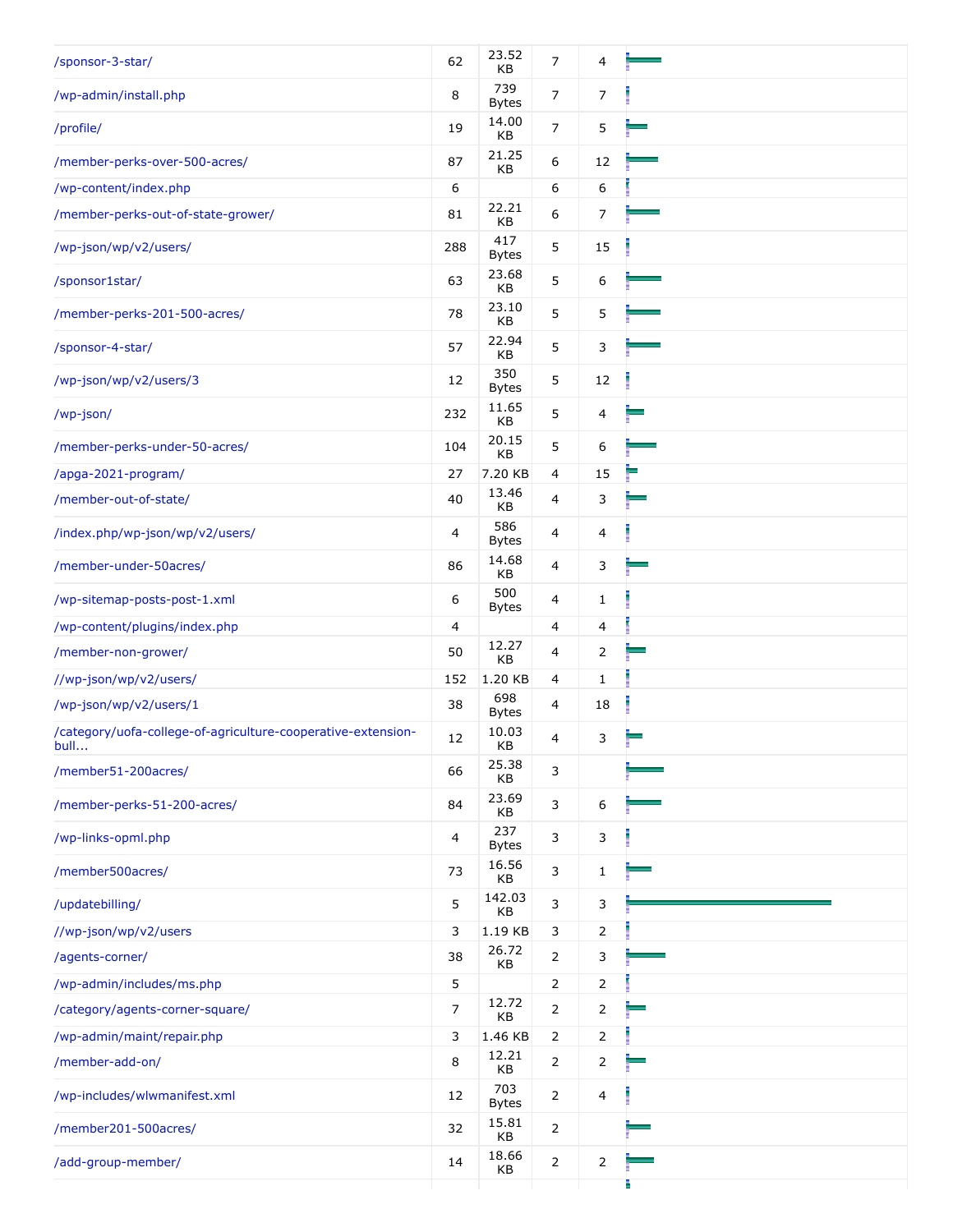| /wp-login.php/wp-json/zapier/v1/token                                | 4              | 2.22 KB             | $\overline{2}$ | 2              |   |
|----------------------------------------------------------------------|----------------|---------------------|----------------|----------------|---|
| /pecan-organizations/                                                | 21             | 22.96<br>KB         | $\mathbf{2}$   | 9              |   |
| /wp-admin/                                                           | 476            | 31.06<br>KB         | $\overline{2}$ | 3              |   |
| /new-technology/                                                     | 26             | 32.13<br>KB         | $\overline{2}$ | 5              |   |
| /wp-content/themes/index.php                                         | $\overline{2}$ |                     | $\overline{2}$ | $\mathbf{1}$   |   |
| //wp-admin/install.php                                               | 2              | 739<br><b>Bytes</b> | $\overline{2}$ | $\overline{2}$ |   |
| /storage-supplies/                                                   | 23             | 42.64<br>KB         | $\mathbf{2}$   | 2              |   |
| /member-test/                                                        | 5              | 55.04<br>KB         | 2              | 2              |   |
| /wp-admin/admin-post.php                                             | 10             |                     | $\overline{2}$ | 1              |   |
| /test-membership/                                                    | 112            | 16.39<br>KB         | $\mathbf{2}$   | 1              |   |
| /deleteme.cha8ah5c.php                                               | 1              | 2.42 KB             | $\mathbf{1}$   |                |   |
| /wp-admin/includes/class-wp-debug-data.php                           | 1              |                     | $\mathbf{1}$   | 1              |   |
| /wp-json/wp/v2/pages/1900                                            | 8              | 41.44<br>KB         | 1              |                |   |
| /wp-admin/upgrade.php                                                | 11             | 1.03 KB             | $\mathbf{1}$   | $\mathbf{1}$   |   |
| /cp/                                                                 | $\mathbf{1}$   | 11.92<br>KB         | 1              | 1              |   |
| /azpg-membership/                                                    | 57             | 17.48<br>KB         | $\mathbf{1}$   | $\overline{2}$ |   |
| /joingroup/                                                          | 3              | 7.06 KB             | $\mathbf{1}$   |                |   |
| /wp-content/themes/Divi/core/admin/fonts/modules.eot                 | 19             | 36.64<br>KB         | 1              | 10             |   |
| /wp-json/wp/v2/pages/1612                                            | 21             | 6.16 KB             | 1              | $\mathbf{1}$   |   |
| /wp-json/wp/v2/pages/1656                                            | 3              | 8.14 KB             | 1              |                | - |
| /deleteme.chaxzom1.php                                               | 1              | 2.62 KB             | $\mathbf{1}$   |                |   |
| /vendor-double-booth/                                                | 25             | 15.30<br>KB         | 1              | 1              |   |
| /category/agents-corner-landscape/                                   | 2              | 5.72 KB             | $\mathbf{1}$   |                |   |
| /wp-json/wp/v2/pages/1202                                            | 4              | 28.46<br>KB         | 1              | 1              |   |
| /index.php/wp-json/wp/v2/users                                       | 1              | 1.22 KB             | $\mathbf{1}$   | 1              |   |
| /category/update-public/feed/                                        | $\mathbf{1}$   | 3.04 KB             | 1              | 1              |   |
| /wp-json/wp/v2/types                                                 | $\mathbf{1}$   | 417<br><b>Bytes</b> | 1              | $\mathbf{1}$   |   |
| /deleteme.chazkw0v.php                                               | $\mathbf{1}$   | 2.42 KB             | $\mathbf{1}$   |                |   |
| /weeds/                                                              | 16             | 16.80<br>KB         | 1              | 4              |   |
| /wp-json/wp/v2/pages/8470                                            | $\overline{2}$ | 122.46<br>KB        | $\mathbf{1}$   |                |   |
| /wp-json/wp/v2/media/8420                                            | 3              | 1.08 KB             | $\mathbf{1}$   |                |   |
| /texas-pecan-growers-marketing-webinar-other-ways-to-<br>participate | $\overline{2}$ | 1.04 KB             | $\mathbf{1}$   | 1              |   |
| /soilnutritionresearchupdate/                                        | $\mathbf{1}$   | 195.20<br>KB        | 1              | 1              |   |
| /wp-json/wp/v2/categories/14                                         | 1              | 654<br><b>Bytes</b> | 1              | 1              |   |
| /wp-admin/admin.php                                                  | 4,061          | 16.80<br>KВ         | $\mathbf{1}$   | 2              |   |
| /news/                                                               | 12             | 44.43<br>KB         | 1              | 1              |   |
| /wp-admin/includes/network.php                                       | $\mathbf{1}$   |                     | $\mathbf{1}$   | 1              |   |
| /feed/rdf/                                                           | 2              | 23.83<br>KB         | 1              | 1              |   |
| /welcome/                                                            | 3              | 6.43 KB             | $\mathbf{1}$   | 1              |   |
| /wp-admin/includes/class-custom-image-header.php                     | 2              |                     | $\mathbf{1}$   | 1              |   |
| /cpanel/                                                             | 1              | 11.92<br>KB         | 1              | 1              |   |
| /admin/                                                              | $\mathbf{1}$   | 11.92<br>KB         | 1              | 1              |   |
|                                                                      |                |                     |                |                |   |